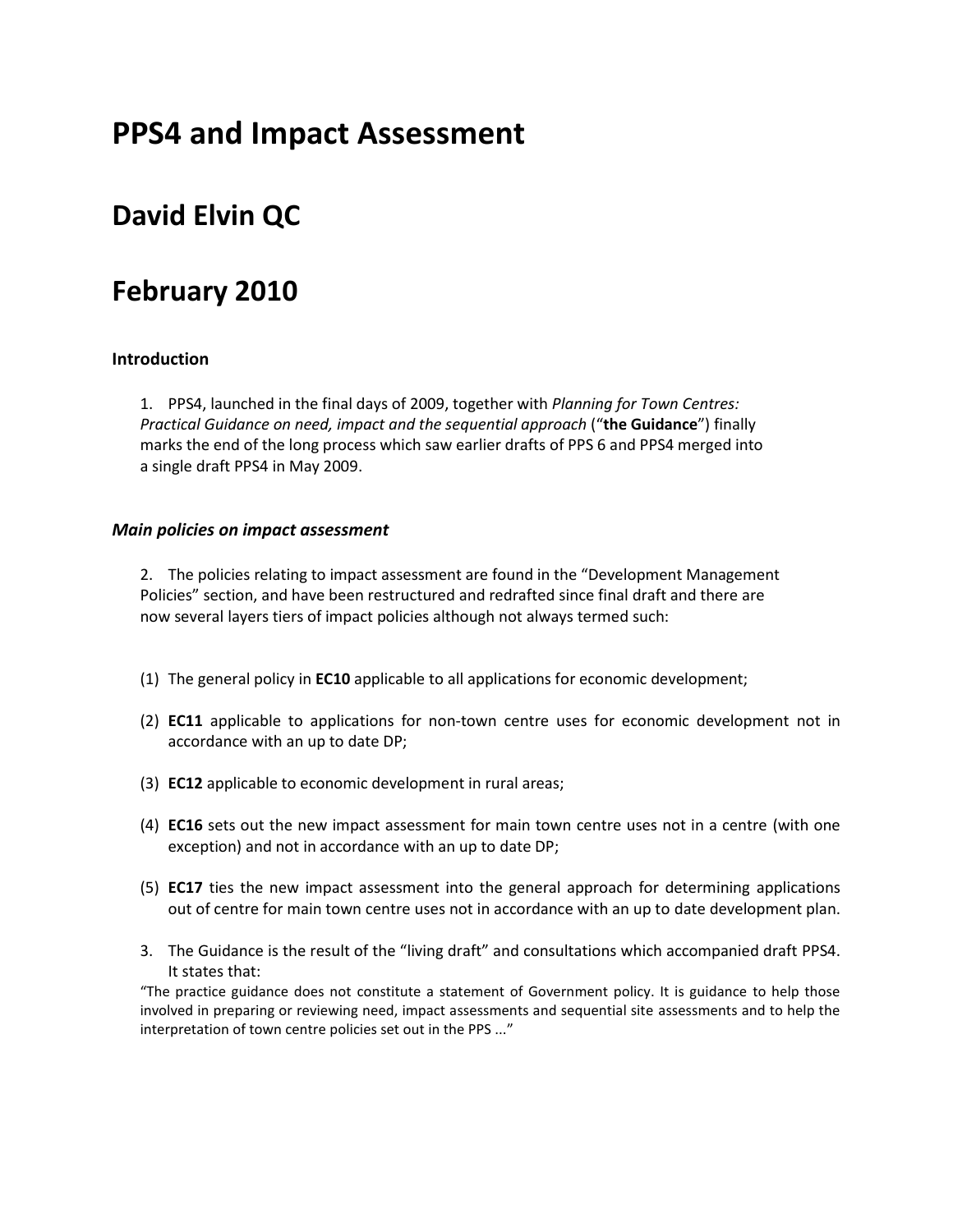#### *Definitions*

- 4. "*Economic development*" is very widely defined by paras. 4‐8 of PPS4 of which "main town centre uses" form only part and (other than housing) includes development which provides employment opportunities, generates wealth or produces or generates an economic output or product.
- 5. "*Main town centre uses*" are explained in para. 7 and cover a range of retail, business, leisure and cultural uses:

"7. The main uses to which the town centre policies in this PPS apply are:

- 1. retail development (including warehouse clubs and factory outlet centres)
- 2. leisure, entertainment facilities, and the more intensive sport and recreation uses (including cinemas, restaurants, drive-through restaurants, bars and pubs, nightclubs, casinos, health and fitness centres, indoor bowling centres, and bingo halls)
- 3. offices, and
- 4. arts, culture and tourism development (including theatres, museums, galleries and concert halls, hotels and conference facilities)

8. References to town centre(s) or to centre(s) apply to all types of centre defined in Annex B to this PPS which are identified in development plans. Unless they are identified as centres in regional spatial strategies or in development plan documents, existing out-of-centre developments, comprising or including main town centre uses, do not constitute town centres for the purposes of this statement."

6. Other definitions, largely familiar from Annex A of PPS6, are set out in PPS4 Annex B.

#### *Need?*

7. As envisaged by the White Paper and the earlier drafts, need no longer plays a direct role in the assessment of development proposals. Insofar as it remains a relevant consideration for the formulation of development plan policies (see EC3.1.b, EC5.1.a), it sits behind strategic and spatial choices for development, but ceases to be a direct development control (management) criterion although need may be a factor in considering certain impacts e.g. competing proposals involving an allocated site or competing centres.

#### *Competition assessment?*

8. Despite the Competition Commission's reiteration of its competition test the Final Report on the *Remittal of the Competition Test by the Competition Appeal Tribunal* on 2 October 2009 no competition or fascia choice test has (yet) been incorporated into PPS4. The PPS4 Impact Assessment which accompanied the publication of PPS4 simply states:

"50. In addition, this impact assessment does not address the recommendation of the Competition Commission, for a competition test to be introduced into planning, following their investigation of the groceries market in the UK (final report published in October 2009). The Government will respond shortly to the Commission's recommendation and will consider carefully what a new competition test in the planning system for the largest grocery stores would mean for business, local authorities, consumers and communities in conjunction with other recent planning policy developments."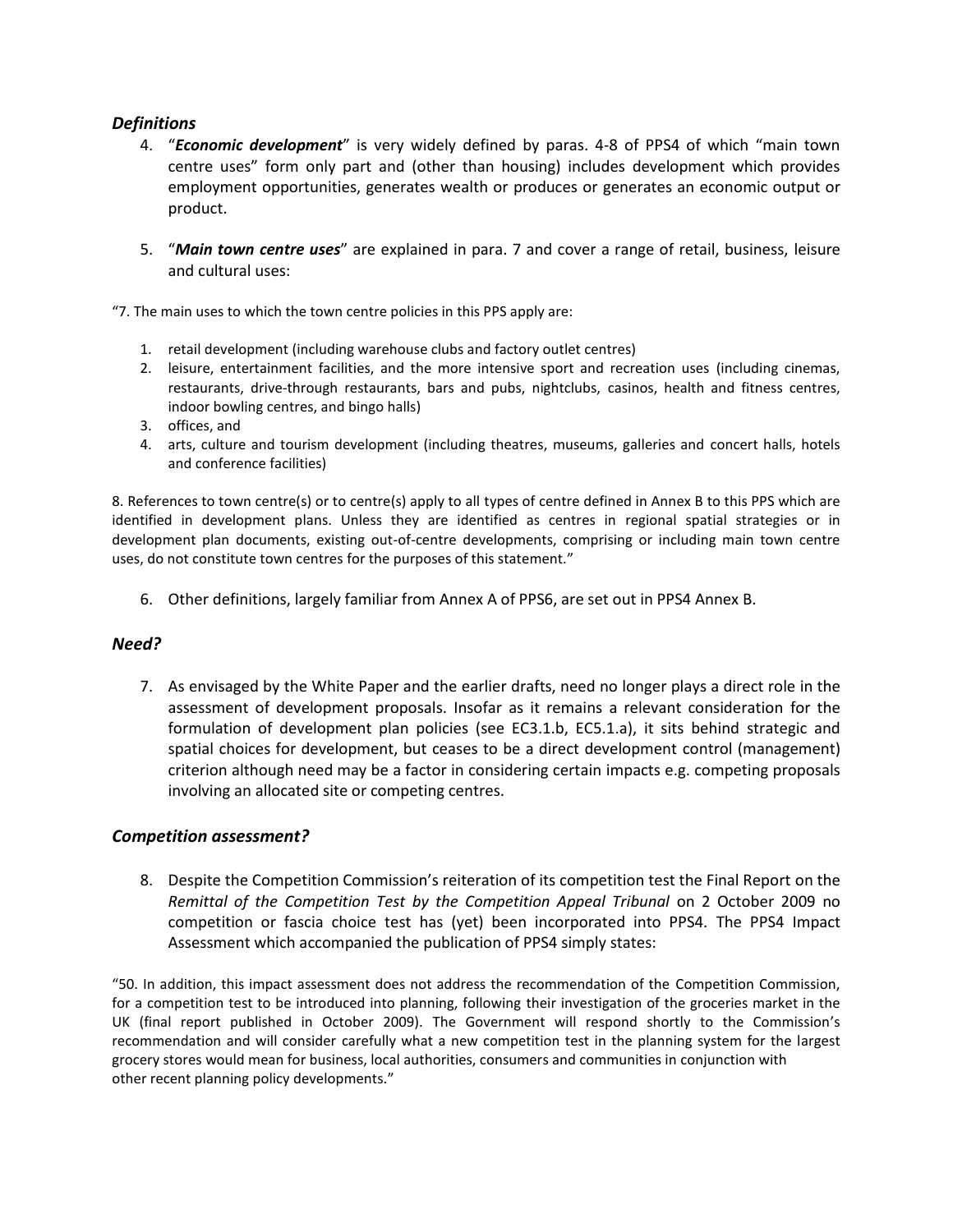However, under *Competition Assessment* at paras. 123‐125 the Impact Assessment points to the way in which it is considered that the removal of the need test and the new impact test will remove barriers to entry and facilitate a greater likelihood of entry by operators who may not otherwise have been able to enter a local market", and a greater focus on competition and choice in policy, which suggests DCLG does not anticipate the need for a further test:

"125. Taking account of these considerations the proposal is expected to enhance competition, with no significant redistributive effects, and will improve entry to local markets."

#### **General impact consideration for all economic development**

9. The following considerations apply to all economic development within PPS4:

"**EC10.2** All planning applications for economic development should be assessed against the following impact considerations:

- a. whether the proposal has been planned over the lifetime of the development to limit carbon dioxide emissions, and minimise vulnerability and provide resilience to, climate change [See Paragraph 9 and 42 of *Planning and Climate Change: Supplement to Planning Policy Statement 1* (CLG, 2007)]
- b. the accessibility of the proposal by a choice of means of transport including walking, cycling, public transport and the car, the effect on local traffic levels and congestion (especially to the trunk road network) after public transport and traffic management measures have been secured [Advice on assessing transport impacts is set out in *Guidance on Transport Assessments* (DfT and CLG, 2007).]
- c. whether the proposal secures a high quality and inclusive design which takes the opportunities available for improving the character and quality of the area and the way it functions
- d. the impact on economic and physical regeneration in the area including the impact on deprived areas and social inclusion objectives
- e. the impact on local employment."
- 10. The terminology of impact is not wholly appropriate here, and these considerations do not appear in Part 7 "Assessing Impact" in the Practical Guidance, but nonetheless it is clear what DCLG is expecting of all economic development. It might be thought that EC10.2 is repetitious of existing policy in PPS1, PPS1 Supplement, PPS13 and otherwise.
- 11. **EC10.2a** Requires consideration of the PPS1 Supplement, Planning & Climate Change, paras. 9 and 42
- (1) Para 9 requires the delivery of *spatial strategies* which meet the seven listed key planning criteria, which appear to be used for assessment of *applications* under PPS4 –

"– make a full contribution to delivering the Government's Climate Change Programme and energy policies, and in doing so contribute to global sustainability;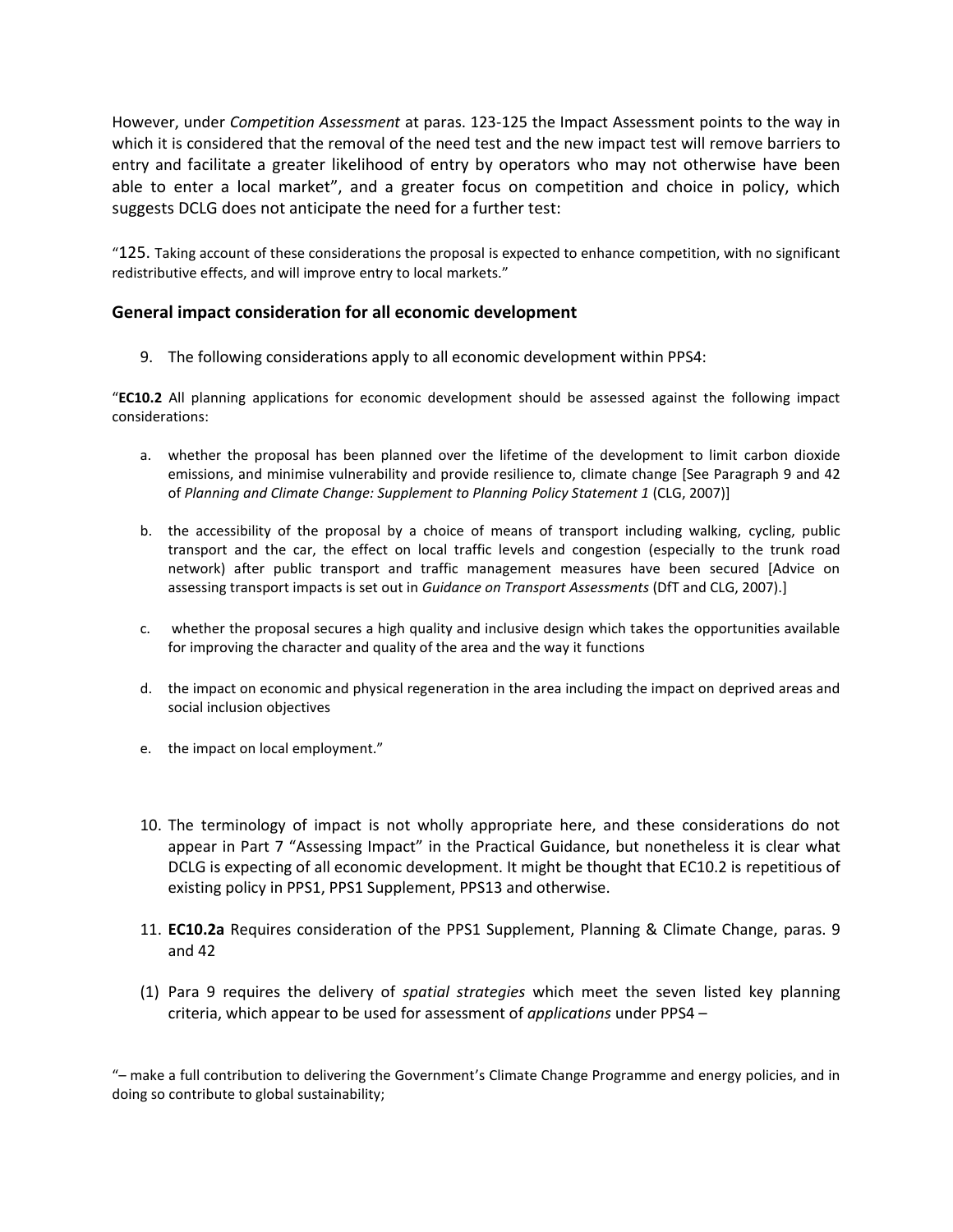– in providing for the homes, jobs, services and infrastructure needed by communities, and in renewing and shaping the places where they live and work, secure the highest viable resource and energy efficiency and reduction in emissions;

– deliver patterns of urban growth and sustainable rural developments that help secure the fullest possible use of sustainable transport for moving freight, public transport, cycling and walking; and, which overall, reduce the need to travel, especially by car9;

– secure new development and shape places that minimise vulnerability, and provide resilience, to climate change; and in ways that are consistent with social cohesion and inclusion;

– conserve and enhance biodiversity, recognising that the distribution of habitats and species will be affected by climate change;

– reflect the development needs and interests of communities and enable them to contribute effectively to tackling climate change; and

– respond to the concerns of business and encourage competitiveness and technological innovation in mitigating and adapting to climate change."

(2) Para 42 sets out the requirements against which planning applications should be assessed ‐

"In their consideration of the environmental performance of proposed development, taking particular account of the climate the development is likely to experience over its expected lifetime, planning authorities should expect new development to:

– comply with adopted DPD policies on local requirements for decentralised energy supply and for sustainable buildings28, unless it can be demonstrated by the applicant, having regard to the type of development involved and its design, that this is not feasible or viable;

– take account of landform, layout, building orientation, massing and landscaping to minimise energy consumption, including maximising cooling and avoiding solar gain in the summer; and, overall, be planned so as to minimise carbon dioxide emissions through giving careful consideration to how all aspects of development form, together with the proposed density and mix of development, support opportunities for decentralised and renewable or low-carbon energy supply;

– deliver a high quality local environment;

– provide public and private open space as appropriate so that it offers accessible choice of shade and shelter, recognising the opportunities for flood storage, wildlife and people provided by multifunctional greenspaces;

– give priority to the use of sustainable drainage systems29, paying attention to the potential contribution to be gained to water harvesting from impermeable surfaces and encourage layouts that accommodate waste water recycling;

– provide for sustainable waste management; and

– create and secure opportunities for sustainable transport in line with PPG1330 including through:

– the preparation and submission of travel plans;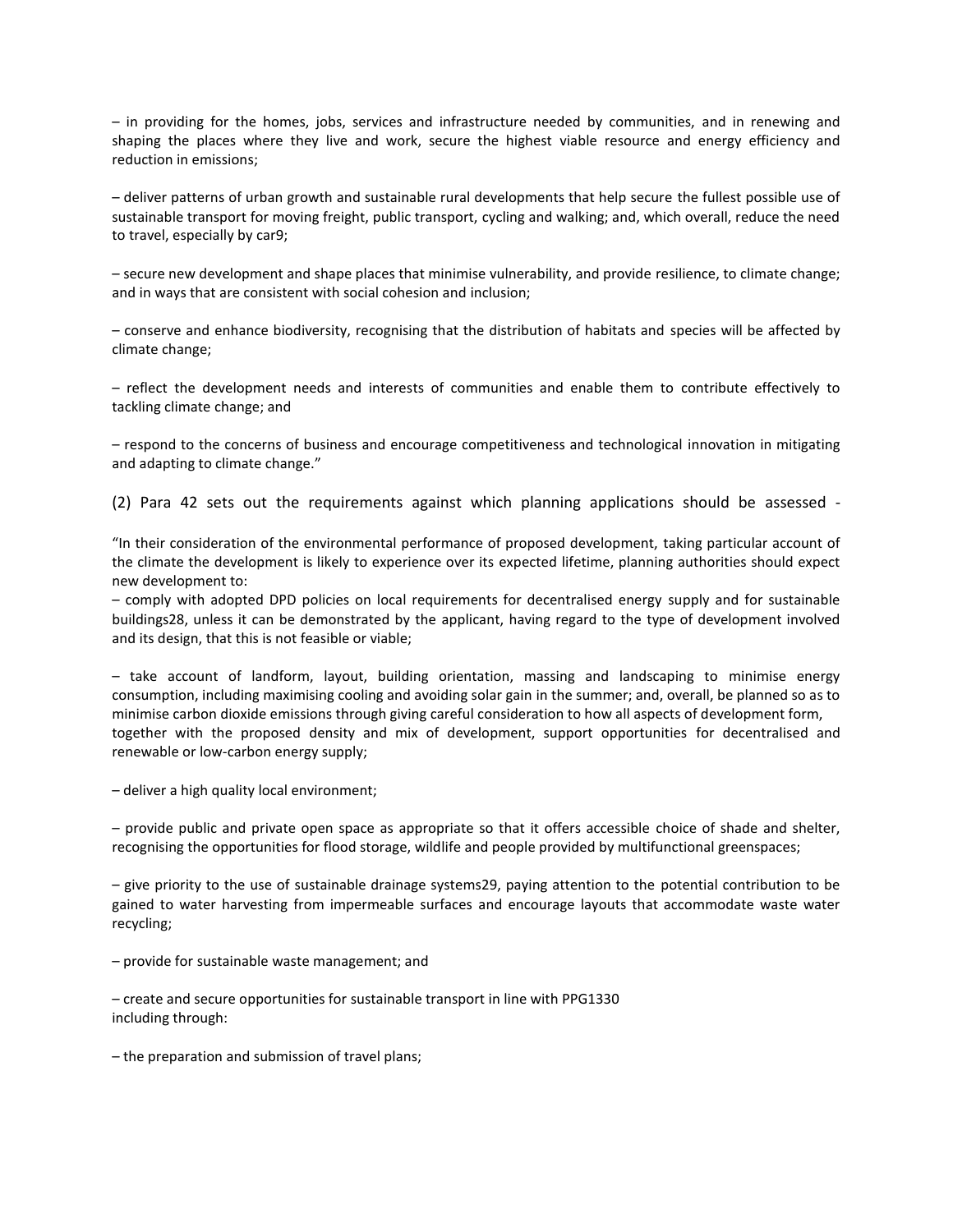– providing for safe and attractive walking and cycling opportunities including, where appropriate, secure cycle parking and changing facilities; and

– an appropriate approach to the provision and management of car parking."

#### **Non main town centre uses**

12. When determining applications for non main town centre uses, the following matters should be considered:

"a. weigh market and other economic information alongside environmental and social information b. take full account of any longer term benefits, as well as the costs, of development, such as job creation or improved productivity including any wider benefits to national, regional or local economies; and

c. consider whether those proposals help to meet the wider objectives of the development plan."

#### **Rural areas**

13. **EC12** deals with applications for economic development in rural areas, although local services and village shops are specifically dealt with by **EC13**:

"EC12.1 Re‐use of buildings in the countryside for economic development purposes will usually be preferable, but residential conversions may be more appropriate in some locations and for some types of building. In determining planning applications for economic development in rural areas, local planning authorities should:

- a. support development which enhances the vitality and viability of market towns and other rural service centres
- b. support small‐scale economic development where it provides the most sustainable option in villages, or other locations, that are remote from local service centres, recognising that a site may be an acceptable location for development even though it may not be readily accessible by public transport
- c. take account of the impact on the supply of employment sites and premises and the economic, social and environmental sustainability of the area, when considering planning applications involving the loss of economic activity.
- d. approve planning applications for the conversion and re‐use of existing buildings in the countryside for economic development, particularly those adjacent or closely related to towns or villages, where the benefits outweigh the harm in terms of:
- i. the potential impact on the countryside, landscapes and wildlife
- ii. local economic and social needs and opportunities
- iii. settlement patterns and the level of accessibility to service centres, markets and housing
- iv. the need to conserve, or the desirability of conserving, heritage assets and
- v. the suitability of the building(s), and of different scales, for re‐use recognising that replacement of buildings should be favoured where this would result in a more acceptable and sustainable development than might be achieved through conversion"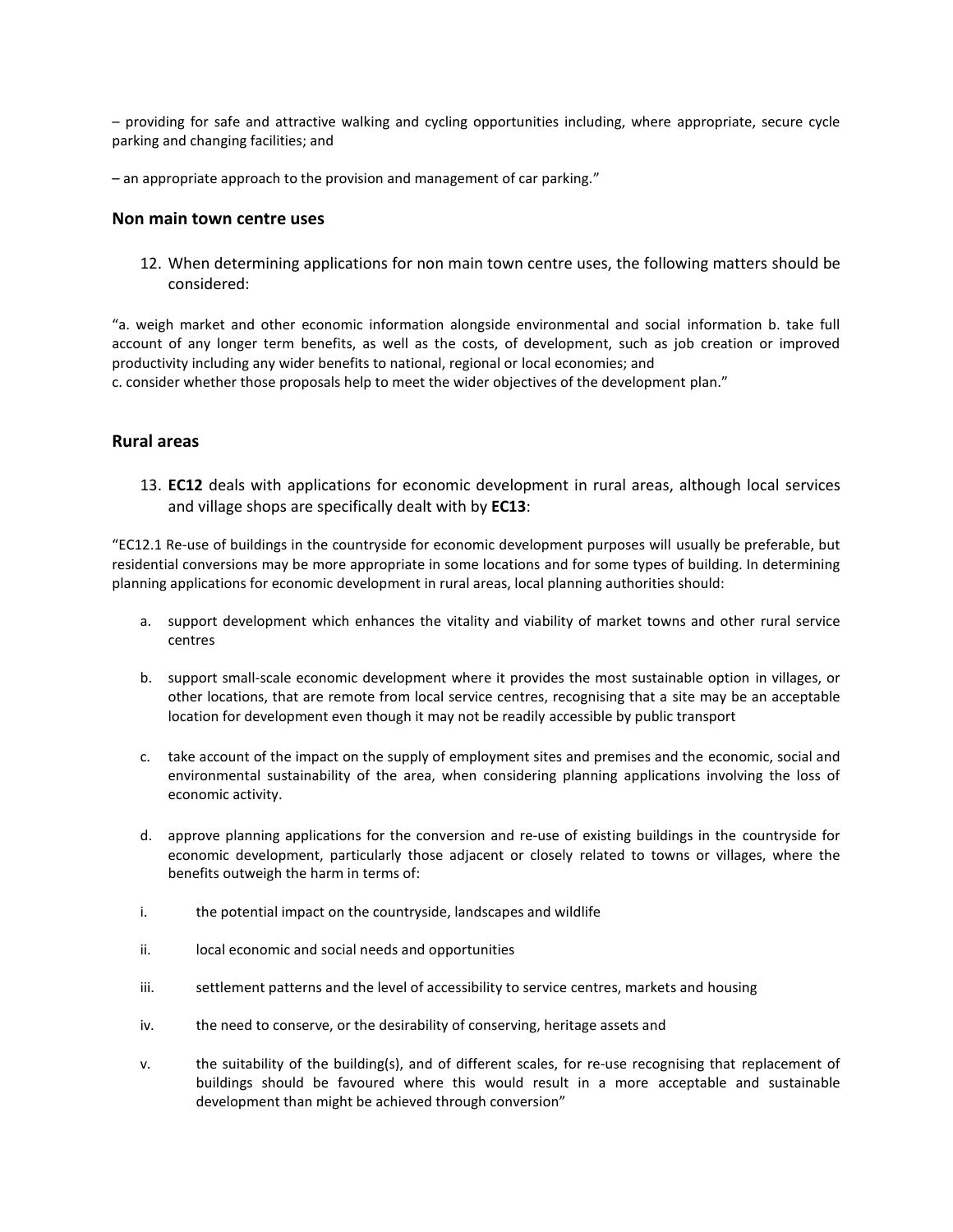#### **Local centres and villages**

14. Where proposals are likely to have an effect on local services and shops in local centres and villages the following matters should be considered:

"**EC13.1** When assessing planning applications affecting shops, leisure uses including public houses or services in local centres and villages, local planning authorities should:

- a. take into account the importance of the shop, leisure facility or service to the local community or the economic base of the area if the proposal would result in its loss or change of use
- b. refuse planning applications which fail to protect existing facilities which provide for people's day‐to‐day needs
- c. respond positively to planning applications for the conversion or extension of shops which are designed to improve their viability
- d. respond positively to planning applications for farm shops which meet a demand for local produce in a sustainable way and contribute to the rural economy, as long as they do not adversely affect easily accessible convenience shopping"
- 15. Accordingly, the question of impacts is directed to the significance of the local facilities which may be affected and they are protected, especially where those facilities cater for day‐to‐day needs. No limit is placed on the extent of the policy so it is capable of applying to developments in other towns which might undermine local services outside those towns.

#### **Out of centre proposals for town centre uses**

- 16. This is the key impact test in terms of what was understood as retail impact prior to PPS4, namely the assessment of the impact of town centre uses proposed to be located outside of centre (or within EC16.1.e, see below). This then links into the overarching policy for out of centre applications in EC17.
- 17. The requirement for an assessment is found in EC14.4:

"EC14.4 An assessment addressing the impacts in policy EC16.1 is required for planning applications for retail and leisure developments over 2,500 square metres gross floorspace or any local floorspace threshold set under policy EC3.1.d not in an existing centre and not in accordance with an up to date development plan."

18. It should also be noted what is meant by "planning application for main town centre uses":

"EC14.1 References in this policy to planning applications for main town centre uses include any applications which create additional floorspace, including applications for internal alterations where planning permission is required, and applications to vary or remove conditions changing the range of goods sold."

This covers mezzanine development, extensions and applications to vary/remove range of goods conditions.

19. This is the provision to which the *Practical Guidance* is primarily directed: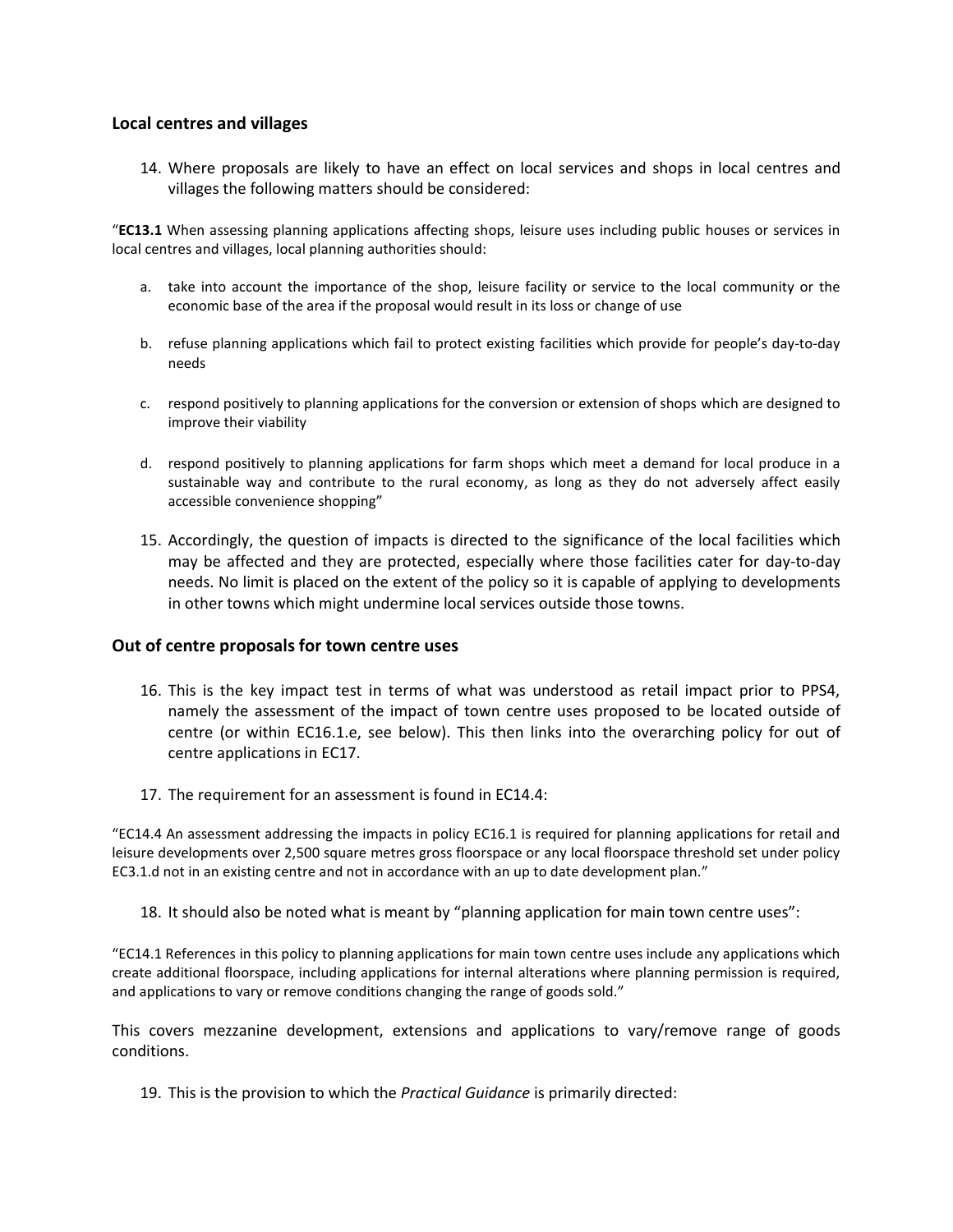"**EC16.1** Planning applications for main town centres uses that are not in a centre (unless EC16.1.e applies) and not in accordance with an up to date development plan should be assessed against the following impacts on centres:

- a. the impact of the proposal on existing, committed and planned public and private investment in a centre or centres in the catchment area of the proposal
- b. the impact of the proposal on town centre vitality and viability, including local consumer choice and the range and quality of the comparison and convenience retail offer
- c. the impact of the proposal on allocated sites outside town centres being developed in accordance with the development plan
- d. in the context of a retail or leisure proposal, the impact of the proposal on in‐centre trade/turnover and on trade in the wider area, taking account of current and future consumer expenditure capacity in the catchment area up to five years from the time the application is made, and, where applicable, on the rural economy
- e. if located in or on the edge of a town centre, whether the proposal is of an appropriate scale (in terms of gross floorspace) in relation to the size of the centre and its role in the hierarchy of centres
- f. any locally important impacts on centres under policy EC3.1.e"
- 20. When reaching judgments on the extent and significance of the impacts, it is necessary to consider them (see EC17.3):

(1) in the context of the DP, where this is up to date;

- (2) by reference to recent town centre health assessments under Annex D (v & v indicators); and
- (3) in the context of any other published (and presumably relevant) local information

e.g. town centre and retail strategies.

21. The relevance of the impact assessment is then found in EC17 which is the main control policy for out of centre development proposals for town centre uses not in accordance with an up to date DP. Although the drafting of the policy is considerably less problematic and rigid than the earlier draft EC21 it nonetheless gives sequential and impact considerations centre stage in determining such applications:

"**EC17.1** Planning applications for main town centre uses that are not in an existing centre and not in accordance with an up to date development plan should be refused planning permission where:

a. the applicant has not demonstrated compliance with the requirements the sequential approach (policy EC15); or b. there is clear evidence that the proposal is likely to lead to significant adverse impacts in terms of any one of impacts set out in policies EC10.2 and 16.1 (the impact assessment), taking account of the likely cumulative effect of recent permissions, developments under construction and completed developments

EC17.2 Where no significant adverse impacts have been identified under policies EC10.2 and 16.1, planning applications should be determined by taking account of:

a. the positive and negative impacts of the proposal in terms of policies EC10.2 and 16.1 and any other material considerations; and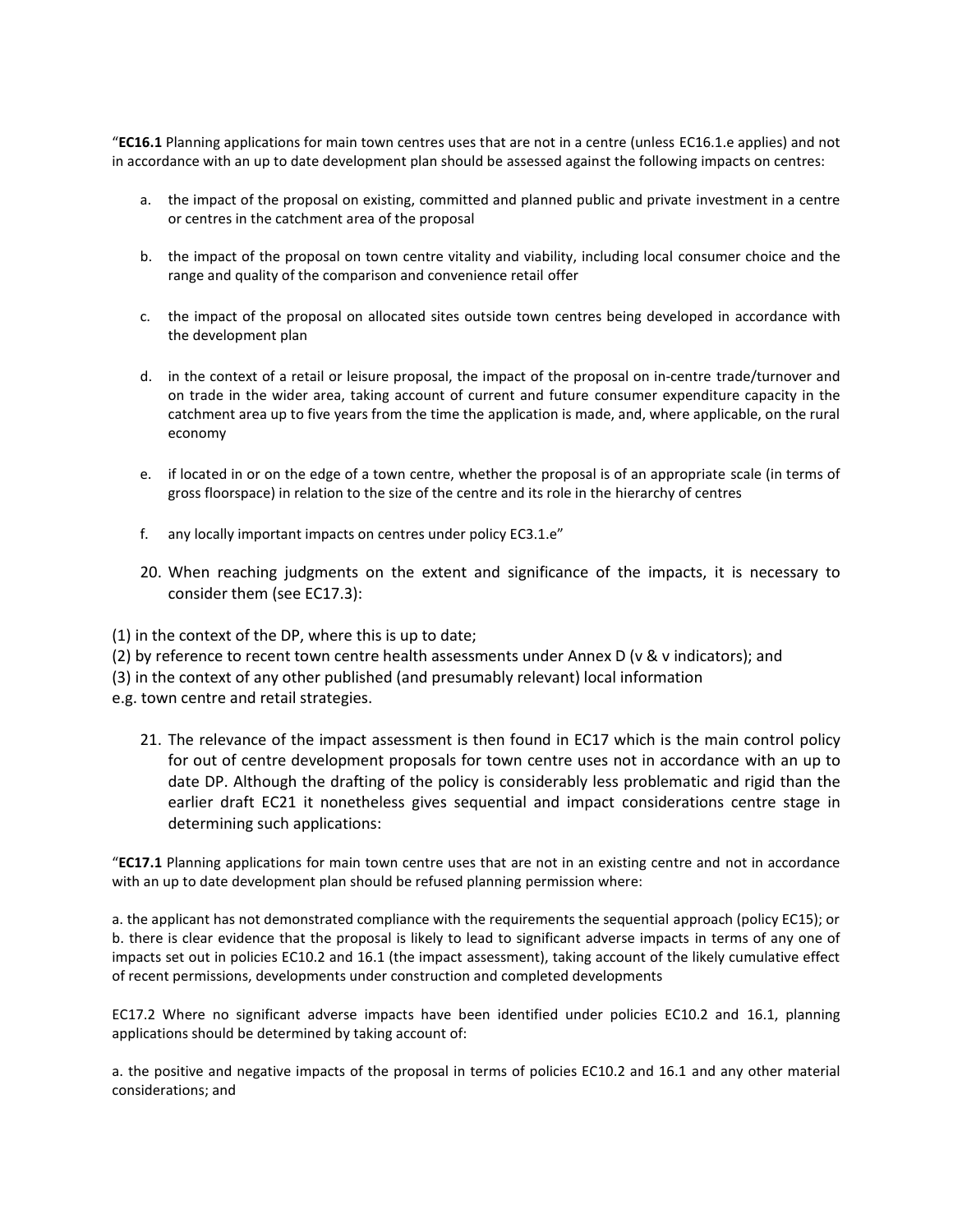b. the likely cumulative effect of recent permissions, developments under construction and completed developments

EC17.3 Judgements about the extent and significance of any impacts should be informed by the development plan (where this is up to date). Recent local assessments of the health of town centres which take account of the vitality and viability indicators in Annex D of this policy statement and any other published local information (such as a town centre or retail strategy), will also be relevant."

#### **Comment**

- 22. The first point to note is that this is a much streamlined version of the more unwieldy list which appeared in the July 2009 version as draft EC20, although this is in part due to the fact that four of the items have now been moved to the general EC10.1. The confusion caused by 20.4 "wider impacts" has been removed by integrating the relevant factors in a simpler and clearer way into the main heads of EC16.1. Once the EC10.1 items are removed, the main heads of impact remain those set out in the draft EC20 (with some redrafting). The draft introductory paragraph EC20.1 referring to focussing on the first five years, and conducting a transparent, justified, realistic and internally consistent assessment has been removed (and appears in different form in the Guidance) and the general reference in draft EC20.1 to considering positive and negative impacts is now found in EC17.2.b.
- 23. The first curiosity with regard to EC16.1 is the parenthetical "(unless EC16.1.e applies)" which is less than clear. On the one hand it could mean (likely to be the intended meaning) that "in or on the edge of a town centre" proposals are included in "main town centres uses that are not in a centre" although it could mean that the satisfaction of criterion E16.1.e (appropriate scale edge of centre proposal) leads to the disapplication of EC16.1. The former meaning therefore would mean that considerations of scale and relationship to the role of the centre are applicable even to in centre proposals. If that is what was meant, it is odd to say the least that it is put in the middle of a policy that is directed to uses that are not in a centre. It is certainly how the policy is interpreted by the Guidance at 7.33‐ 7.36.
- 24. In view of the content of the new EC16 it is questionable to what extent this is a new impact test as promised by the White Paper as opposed simply to a systematisation of existing and well-known factors.

#### *General approach to assessments*

25. The Guidance gives some general indications of what is required of the new‐style impact assessments ("**IAs**") [7.1-7.3]:

(1) Proposals in accordance with an up to date DP strategy will not require an IA (this may be contentious, of course);

(2) Scope and level of detail of IA's should be agreed in advance of the submission of applications (this may be difficult if the application is called-in). This is further discussed at 7.37-7.39. While it clearly makes sense to try and agree the areas for concern with the LPA there may be little choice for a developer but to cover the full PPS4 range of impacts if there is a real prospect of call‐in or the proposals are locally controversial, raising many issues;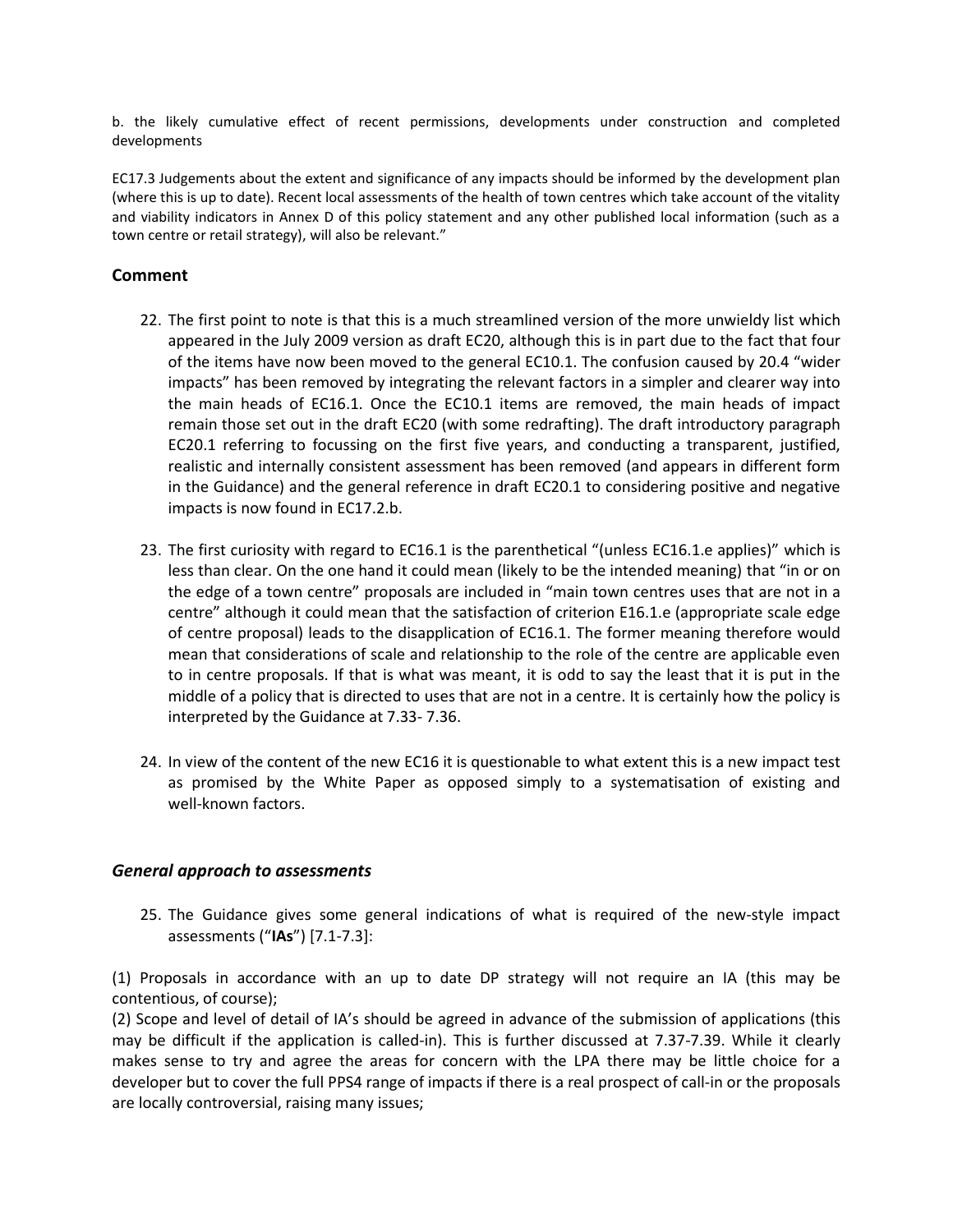(3) IAs must identify the key EC16 impacts focusing on the first five years after implementation of the proposal;

(4) The new IA is particularly relevant to retail and leisure/entertainment uses and with regard to other uses the scope and level of detail will vary according to local

circumstances;

(5) While IAs will measure the impacts it is still a matter for the decision maker as to what impacts will be "acceptable", "adverse" or "significant adverse".

- 26. Unless floorspace thresholds are otherwise specified by DPs, the policies apply to all retail and leisure applications of 2,500 sqm and over.
- 27. The Guidance also states at 7.6 that IAs should:

(1) Be fit for purpose, setting out what the purpose of the IA is (testing policy options or the principle of development or testing a specific proposal);

(2) Avoid duplication (with up to date regional and local impacts assessments for DP purposes)

(3) Be proportionate having regard to the nature of the policy or proposals under consideration – "*it should not be necessary to undertake detailed impact assessments or consider the effects of minor proposals where the scope for significant adverse impacts is agreed to be limited*" or where there is no established methodology for impacts of some non-retail uses. This is discussed by reference to IAs for different uses, using examples, at 7.8 to 7.15 which demonstrate a lack of real clarity for uses beyond retail and leisure/entertainment ending with this uninformative statement ‐

"7.15 In every case it will be necessary to reach a balanced decision, having regard to the provisions of the development plan, the sequential approach and impact considerations."

(4) Focus on the key issues which should be agreed in advance, which should be evident in the cases of up to detail local retail policies and strategies;

(5) Set out clear conclusions with regard to impacts both in terms of national and local policy.

### *Heads of impact*

- 28. Each of the heads of impact is the subject of further discussion in the Guidance under the major heading "Measuring Town Centre Impacts" at 7.16‐7.36. Figure D1 in Appendix D "Quantifying Impact" should "additional steps to quantify retail impact".
- 29. The Guidance then examines the heads of EC 16 under 5 headings. To some degree this guidance is obvious, frequently repetitious and might have been more sharply focused, given the frequent repetition that in the final analysis the relevance of the impact is a matter for planning judgment. However, at 5.10 the Guidance (which is not policy) gives a number of mixed messages:

"5.10 Under Policy EC17, it will be expected that the LPA will refuse planning permission where there is clear evidence of a significant adverse impact against one of the impacts identified in EC10.1 or EC16.1. In assessing whether an impact is significant, it should be remembered that any new development involving town centre uses will lead to an impact on existing facilities, and as new development takes place in one town centre this will enhance its competitive position relative to other centres. This is a consequence of providing for efficient modern retailing and other key town centre uses, and promoting choice, competition and innovation."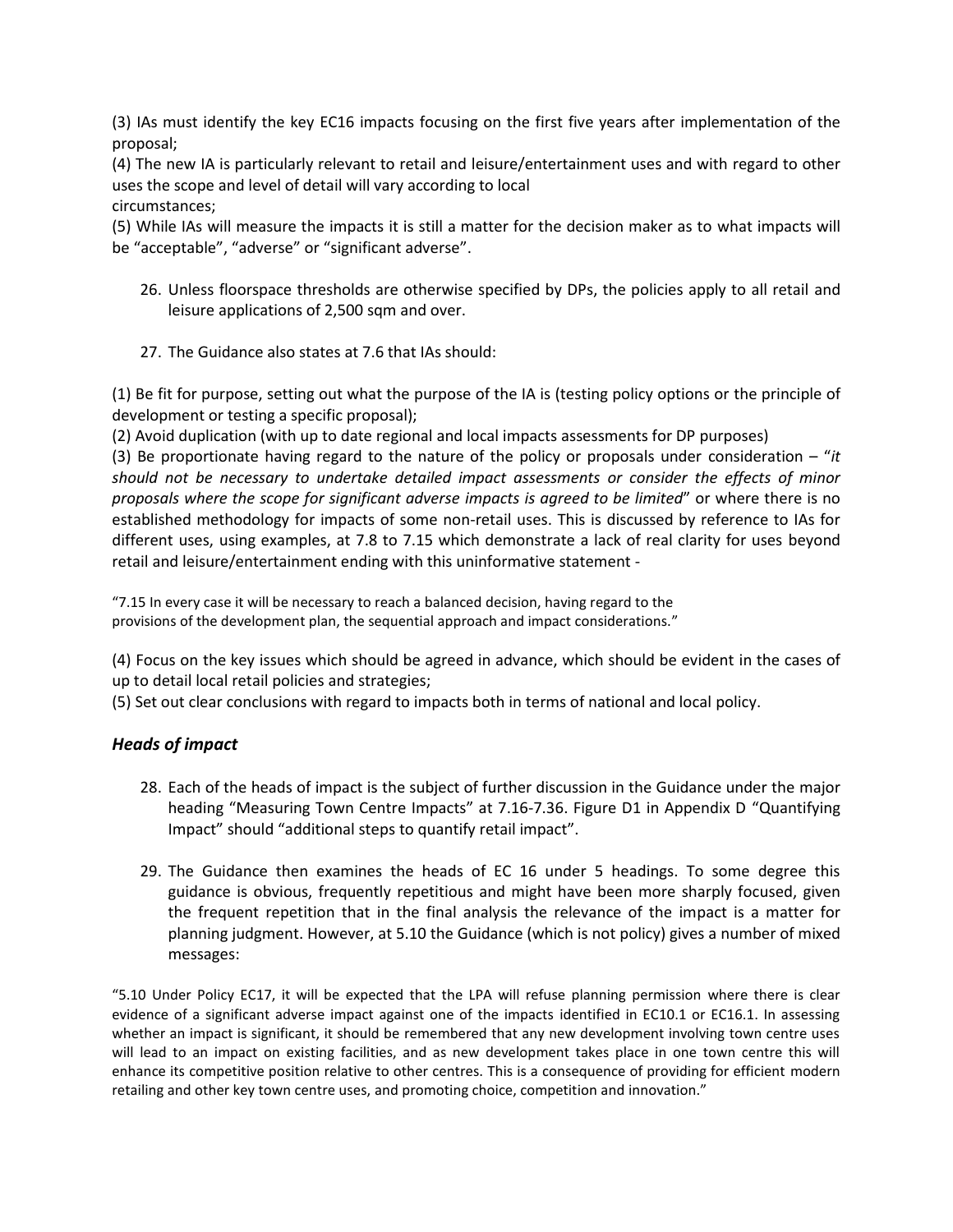### (i) Effect on planned investment

30. See 7.17‐7.21 which urge consideration of impact:

31.

- (1) On investment opportunities in the town centre, whether public or private, which are being actively progressed having regard to the stage they have reached, the degree of commitment to them and the significance of impacts. Impacts of development of one part of the centre on another part may not be relevant, unless in breach of a clear town centre strategy, providing the overall effect is positive
- (2) In "quantitative terms" of current/forecast turnovers, demand and investor confidence
- (3) In "qualitative terms" e.g. whether anchor retail or leisure operators underpinning the viability of a planned or committed investment are likely to be affected in terms of reduced turnover levels or rental growth ‐ though the examples appear to quantitative in nature
- (4) In terms of adverse effects on planned investment in nearby centres, having regard to policy status, progress and degree of risk of that other investment.
- 32. A table then summarises the position and ends with the suggestion that "any adverse impacts as outlined above should be balanced against the positive effects of the proposals, in terms of; investment; employment generation; social inclusion; and physical and economic regeneration."

#### (ii) effects on vitality and viability

33. See 7.22‐7.25 which begins with the view that

"Taken as a whole, consideration of the effects on the development plan, committed and planned investment and impacts on the town centre turnover provide a good indication of the overall effects of a proposal on the vitality and viability of town centres."

- 34. However, the Guidance also suggests that it will also be appropriate to factor into such an assessment the implications of a proposal on retail diversity, particularly on the range/type/quality of goods available, which will be "especially relevant" in historic market towns, or centres which have developed a distinct and unique character which contributes to their vitality and viability.
- 35. These aspects of the IA may require an understanding of the history of the centre(s) in question, how diversification may have occurred, and whether what is proposed will upset the DP strategy and undermine demand and investor confidence.
- 36. A table then summarises the position.
- (iii) effects on allocated sites outside town centres
	- 37. See 7.26‐7.27. This will depend on whether the DP is up to date or not. Where not, the LPA will have to balance the competing considerations (especially if there are competing allocated edge of centre with new in centre proposals) and how they fit in with national policy. Where multiple proposals come forward, cumulative impacts will also need to be considered.
- (iv) impact on turnover/trade
	- 38. See 7.28‐7.32. Some impact is inevitable from new retail or leisure development. A 5‐step approach is set out in Appendix D, much of which is repeated in 7.28‐7.32. In general the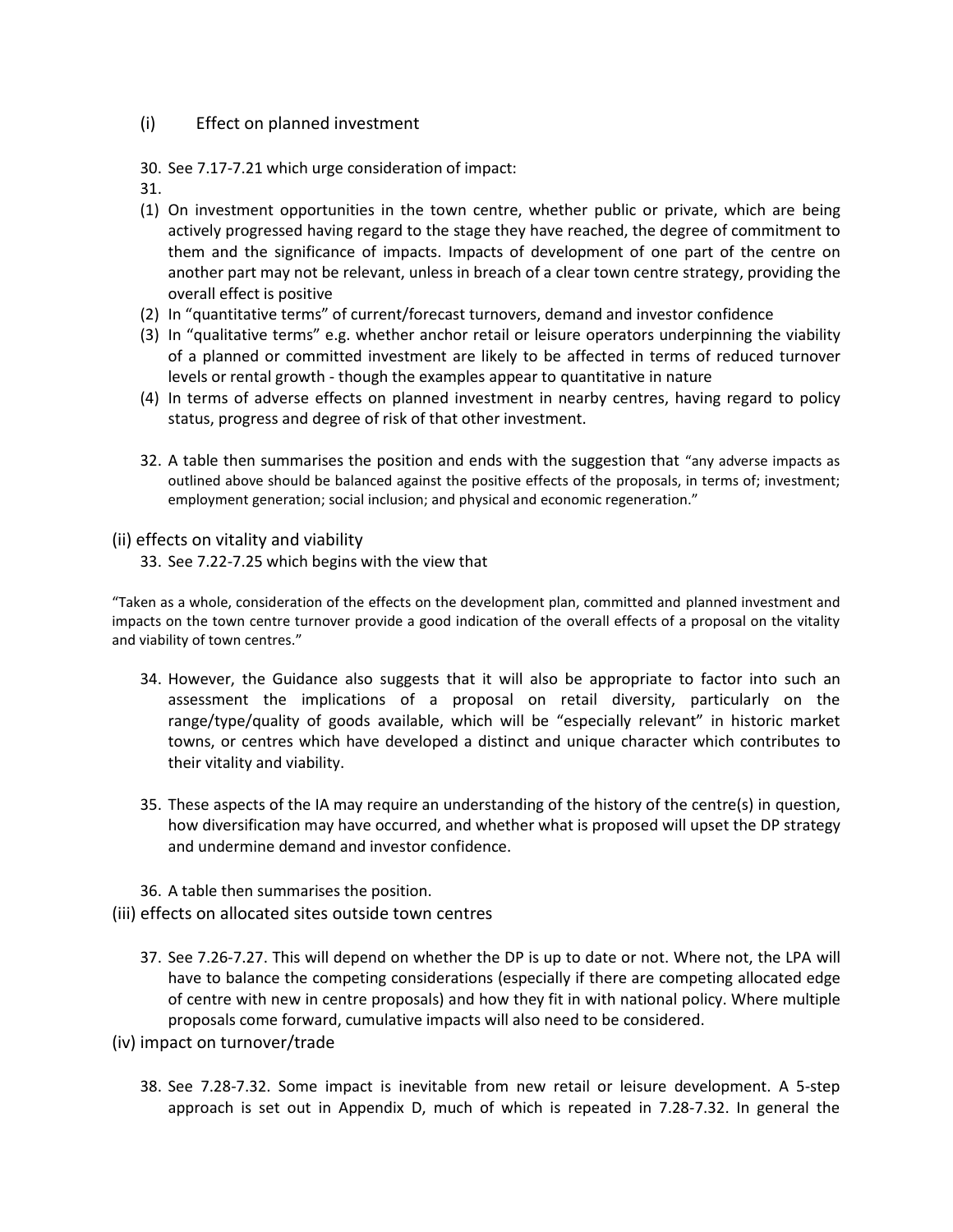Guidance endorses current best practice of a transparent, stepwise analysis where the data, assumptions and judgments can all be clearly understood and examined.

- (1) **Establish base/design year** (normally 1‐2 years after completion). In the case of major applications, a longer term view may be necessary  $[D.2-D.3]$
- (2) **Examine the "no development" scenario** [D.4-D.10]. Will the proposals exacerbate an existing situation, or will it be part of inevitable change? Do not assume all centres will benefit from expenditure growth between the base and design years and longer terms trends should be considered. Also consider‐
- (a) Commitments/cumulative impact [D.7‐D.8]

(b) The "fall back" scenario [D.9‐D.10]

(i) Its relevance – is it purely hypothetical (in which case it is not a fall back)

or is there a realistic possibility of implementation (in which case it is)

(ii) Consider impact cumulatively with other commitments and not merely incremental differences between subject proposals and fall back

#### (3) Assess turnover and trade draw [D.11-D.22]

(a) Turnover assumptions

(b) Trade draw assumption

(4) **Assess impact**. NB in the case of larger developments, sensitivity testing of assumptions is "always" appropriate since there are wide margins of error. Gravity models may be better suited to the assessment of wider scale impacts, especially at sub-regional and regional levels, where traditional planning judgments "would be challenging" though such models may lack transparency and still require up to date survey data. Most planning cases may better employ more traditional and transparent judgment based assessments, using zonal based judgments. Common starting point is existing trade patterns and how they will be affected. Take into account the following [D.30]

(a) Generally assumed that "like effects like" (i.e. if number of large competing foodstores, normal to assume impact of new store will fall mainly on them)

(b) Consider distance based on the assumption that consumers generally will use the closest comparable facility.

#### (5) **Consider the consequences of impact on existing centres and facilities** [D.31-D.39].

A key factor which will influence impact is "*is the current performance of existing centres (based on an up to date health check), and the extent to which any strategy or planned investment in a centre could potentially be prejudiced by the levels of impact predicted*" [D.33]. Otherwise modest impacts may have a disproportionate effect on a vulnerable centre or one where a new strategy is being established.

"D.39 The significance of any impacts will be a matter of informed judgement and depend on the individual circumstance of the locality and type of centre or facility. There is no universal threshold which could be applied to indicate whether an impact on trade/turnover is likely to be significant, but the guidance suggests how different impact considerations may be scored, and weighted to reflect the significance of each."